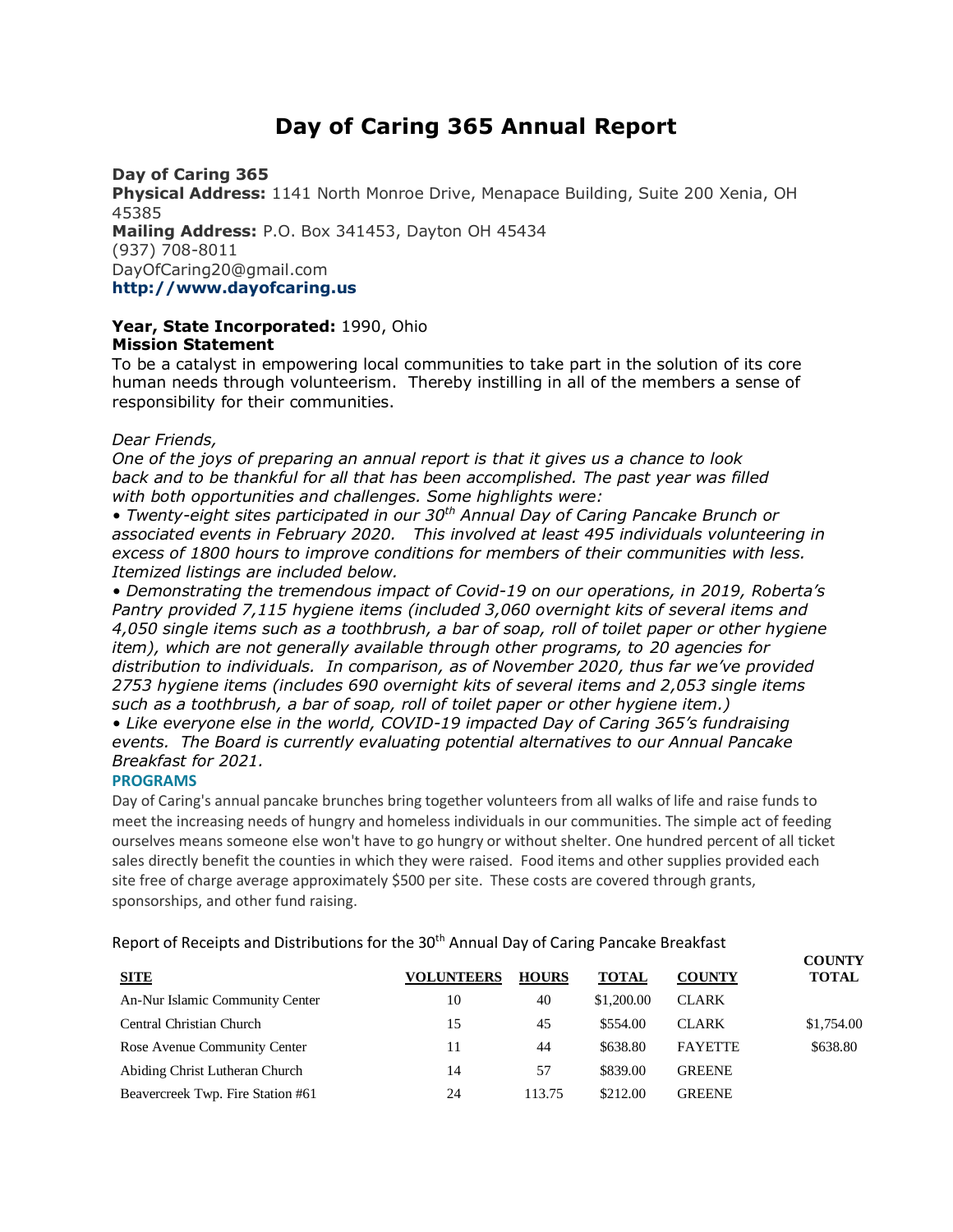| <b>Miscellaneous Sources</b>              | Unreported   |        | \$100.00    | <b>GREENE</b>     |             |
|-------------------------------------------|--------------|--------|-------------|-------------------|-------------|
| Queen of Apostles Community               | 22           | 44     | \$714.00    | <b>GREENE</b>     |             |
| The Lofino Center (BVK Seniors)           | 29           | 126.25 | \$942.00    | <b>GREENE</b>     |             |
| WSU Boonshoft School of Medicine          | 7            | 20     | \$465.00    | <b>GREENE</b>     |             |
| Xenia Adult Rec & Senior Center           | 20           | 75     | \$1,181.00  | <b>GREENE</b>     | \$4,453.00  |
| All Saints Parish                         | Unreported   |        | \$2,000.00  | <b>HAMILTON</b>   |             |
| Prince of Peace Lutheran Church           | Unreported   |        | \$0.00      | <b>HAMILTON</b>   |             |
| <b>St Clements Catholic Church</b>        | 27           | 86     | \$323.00    | <b>HAMILTON</b>   |             |
| St Monica - St George                     | Unreported   |        | \$243.00    | <b>HAMILTON</b>   |             |
| St. Bernard's Catholic Church             | 7            | 37     | \$1,050.00  | <b>HAMILTON</b>   |             |
| St. Mary Hyde Park Church                 | 30           | 60     | \$1,656.93  | <b>HAMILTON</b>   | \$5,272.93  |
| <b>Annunciation Greek Orthodox Church</b> | $\mathbf{Q}$ | 42     | \$1,640.00  | <b>MONTGOMERY</b> |             |
| <b>CUMC Church (Mad River Lions)</b>      | Unreported   |        | \$500.00    | <b>MONTGOMERY</b> |             |
| Epiphany Lutheran Church                  | 30           | 110    | \$1,279.00  | <b>MONTGOMERY</b> |             |
| Grace United Methodist Church             | 37           | 122    | \$1,029.00  | <b>MONTGOMERY</b> |             |
| North Riverdale Lutheran Church           | Unreported   |        | \$1,034.00  | <b>MONTGOMERY</b> |             |
| Polk Grove United Church of Christ        | Unreported   |        | \$1,495.00  | <b>MONTGOMERY</b> |             |
| <b>Risen Christ</b>                       | 9            | 48     | \$1,000.00  | <b>MONTGOMERY</b> |             |
| Salem Church of the Brethern              | 8            | 75     | \$780.00    | <b>MONTGOMERY</b> |             |
| Shiloh Church United Church of Christ     | 27           | 95.5   | \$1,000.00  | <b>MONTGOMERY</b> |             |
| <b>St Leonard Station House</b>           | 67           | 201.5  | \$3,248.26  | <b>MONTGOMERY</b> |             |
| St. Margaret's Episcopal Church           | 23           | 168    | \$752.00    | <b>MONTGOMERY</b> |             |
| Zion Evangelical Lutheran Church          | 35           | 100    | \$1,122.89  | <b>MONTGOMERY</b> | \$14,880.15 |
| Eaton United Church of Christ             | 25           | 90.5   | \$473.00    | PREBLE            | \$473.00    |
| St Augustine Catholic Church              | 9            | 28     | \$955.00    | <b>WARREN</b>     | \$955.00    |
| <b>GRAND TOTAL</b>                        | 495          | 1828.5 | \$28,426.88 |                   |             |

|                                         |              | County     |                        |
|-----------------------------------------|--------------|------------|------------------------|
| Charity                                 | Distribution | Total      |                        |
| <b>Family Needs</b>                     | \$400.00     |            |                        |
| <b>Interfaith Hospitality Network</b>   | \$400.00     |            |                        |
| Second Harvest                          | \$400.00     |            |                        |
| Springfield Soup Kitchen                | \$554.00     | \$1,754.00 | <b>Clark County</b>    |
| Rose Community Church & Center          | \$638.80     | \$638.80   | <b>Fayette County</b>  |
| <b>Beavercreek Enrichment Assoc</b>     | \$1,500.00   |            |                        |
| <b>Bridges of Hope</b>                  | \$314.00     |            |                        |
| <b>Fairborn FISH</b>                    | \$419.50     |            |                        |
| <b>Fairborn Senior Center</b>           | \$419.50     |            |                        |
| Xenia Adult Recreation Center           | \$1,800.00   | \$4,453.00 | <b>Greene County</b>   |
| Prince of Peace Lutheran (Cold Shelter) | \$2,636.47   |            |                        |
| The FreeStore                           | \$2,636.47   | \$5,272.94 | <b>Hamilton County</b> |
| The FoodBank Inc                        | \$7,440.08   |            |                        |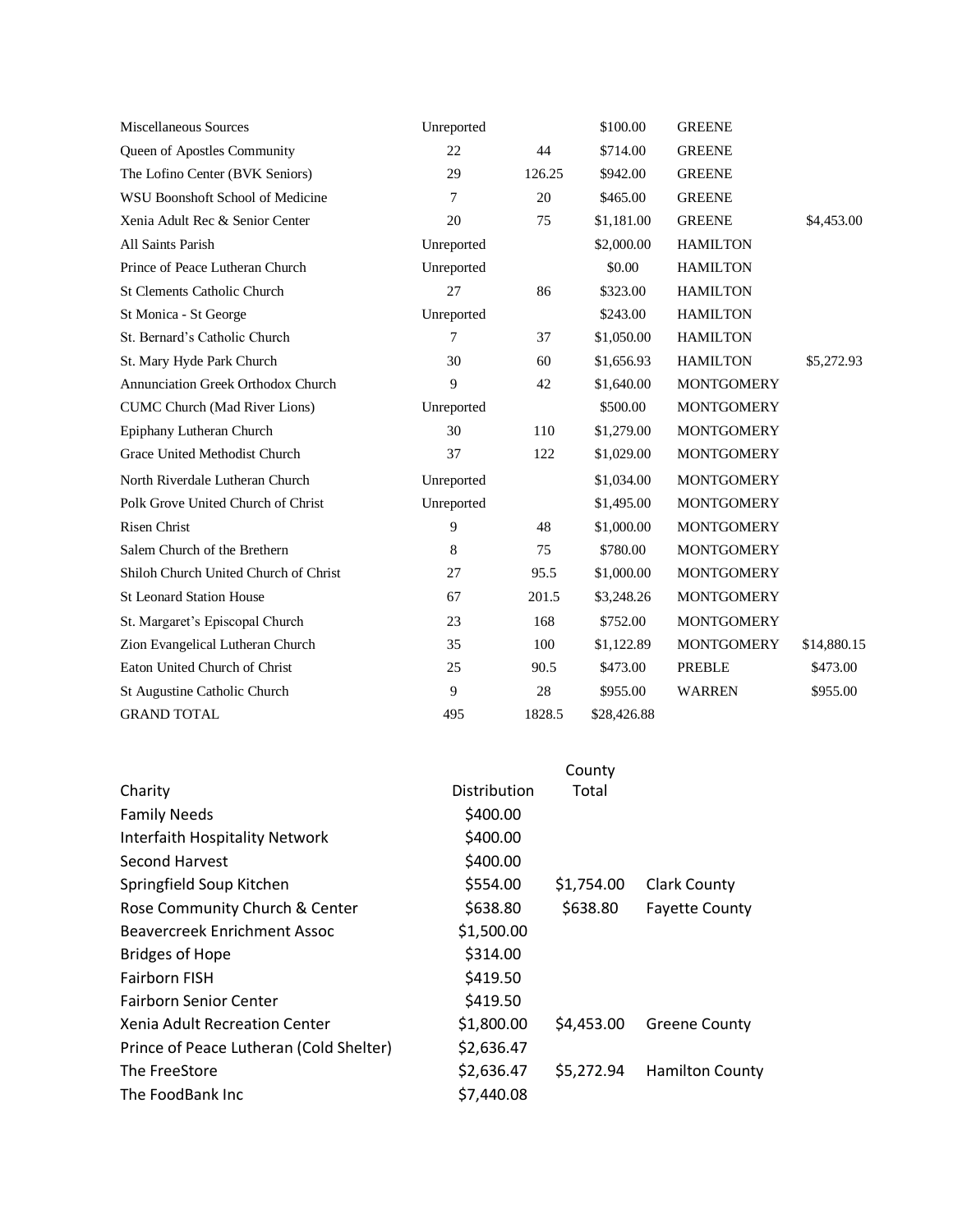| Daybreak                                 | \$1,984.00  |             |                          |
|------------------------------------------|-------------|-------------|--------------------------|
| St Vincent de Paul                       | \$1,984.00  |             |                          |
| Miami Valley Housin Opportunities (MVHO) | \$1,984.00  |             |                          |
| Roberta's Hygiene Pantry                 | \$1,488.06  | \$14,880.14 | <b>Montgomery County</b> |
| Eaton United Church of Christ            | \$473.00    | \$473.00    | <b>Preble County</b>     |
| <b>Waynesville Food Pantry</b>           | \$955.00    | \$955.00    | <b>Warren County</b>     |
|                                          | \$28,426.88 | \$28,426.88 |                          |

## **TAX STATUS**

This organization is tax-exempt under section 501(c)(3) of the Internal Revenue Code. Day of Caring 365 is eligible to receive contributions deductible as charitable donations for federal income tax purposes.

## **FUNDRAISING NOTES:**

Day of Caring Foundation, Inc. raises funds through print advertisements, on-line solicitation and grant proposals. Fund raising expenses for the year ending December 31, 2019 totaled 14.89% of related contributions.

### **FINANCIAL**

The following is based on Day of Caring 365's IRS Form 990 for the fiscal year ending Tuesday, December 31, 2019 (**Day of Caring 365's Form 990**)

#### **Source of Funds**

Contributions & Grants \$127,619 Program Service Revenue \$31,897 Interest & Dividends \$2,007 Fundraising \$832 Other \$550 **Total Income \$162,905** Program expenses \$41,346 Fundraising expenses \$9,392 Administrative expenses \$12,344 **Total expenses \$63,082** Income in Excess of Expenses \$99,823 Beginning Net Assets \$11,566 Ending Net Assets \$121,610 Total Liabilities - \$0.00 **Total Assets \$121,610**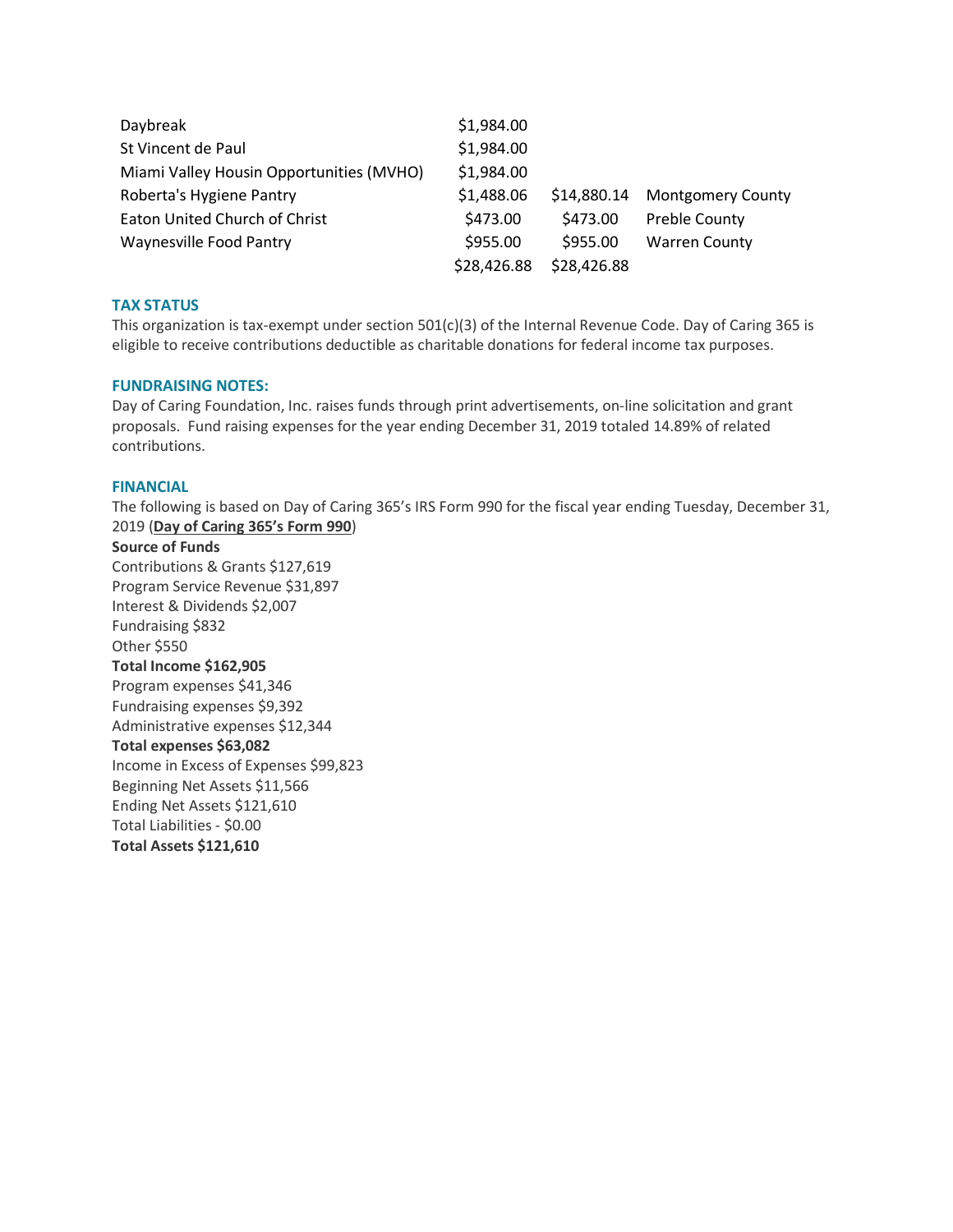

## **GOVERNANCE**

**Chief Executive** Hans Marlette, Executive Director **Annual Compensation** \$6,000.00 **President of the Board** Jan Venkayya **President's Profession / Business Affiliation** Community Volunteer **Board Size** 11 **Paid Staff Size** 2 part time

### **BOARD OF DIRECTORS**

Board meetings are held monthly on the  $3<sup>rd</sup>$  Tuesday of the month. Board meetings have continued via Zoom during the pandemic. Board members are not compensated for their work with Day of Caring 365. Currently, the Day of Caring 365 Board consists of:

| Jan Venkayya                     | President of Board             |
|----------------------------------|--------------------------------|
| Vacant                           | Secretary                      |
| Rob Ranzau                       | Treasurer                      |
| <b>Steve Pax</b>                 | Trustee                        |
| Dan Saxer                        | Trustee                        |
| Mike Holl                        | Member                         |
| Carol Prewitt                    | Member                         |
| <b>Shannon Christine Webster</b> | Member                         |
| Linda Murnane                    | Legal Advisor                  |
| Andy Macy                        | Dayton FoodBank Representative |
| Hans Marlette                    | <b>Executive Director</b>      |

No member of the board has any conflict of interest with Day of Caring 365.

*Day of Caring 365 is tax exempt under Section 501(c)(3) of the Internal Revenue Code. Donations are tax deductible to the extent allowed by law.*

## **EFFECTIVENESS POLICY**